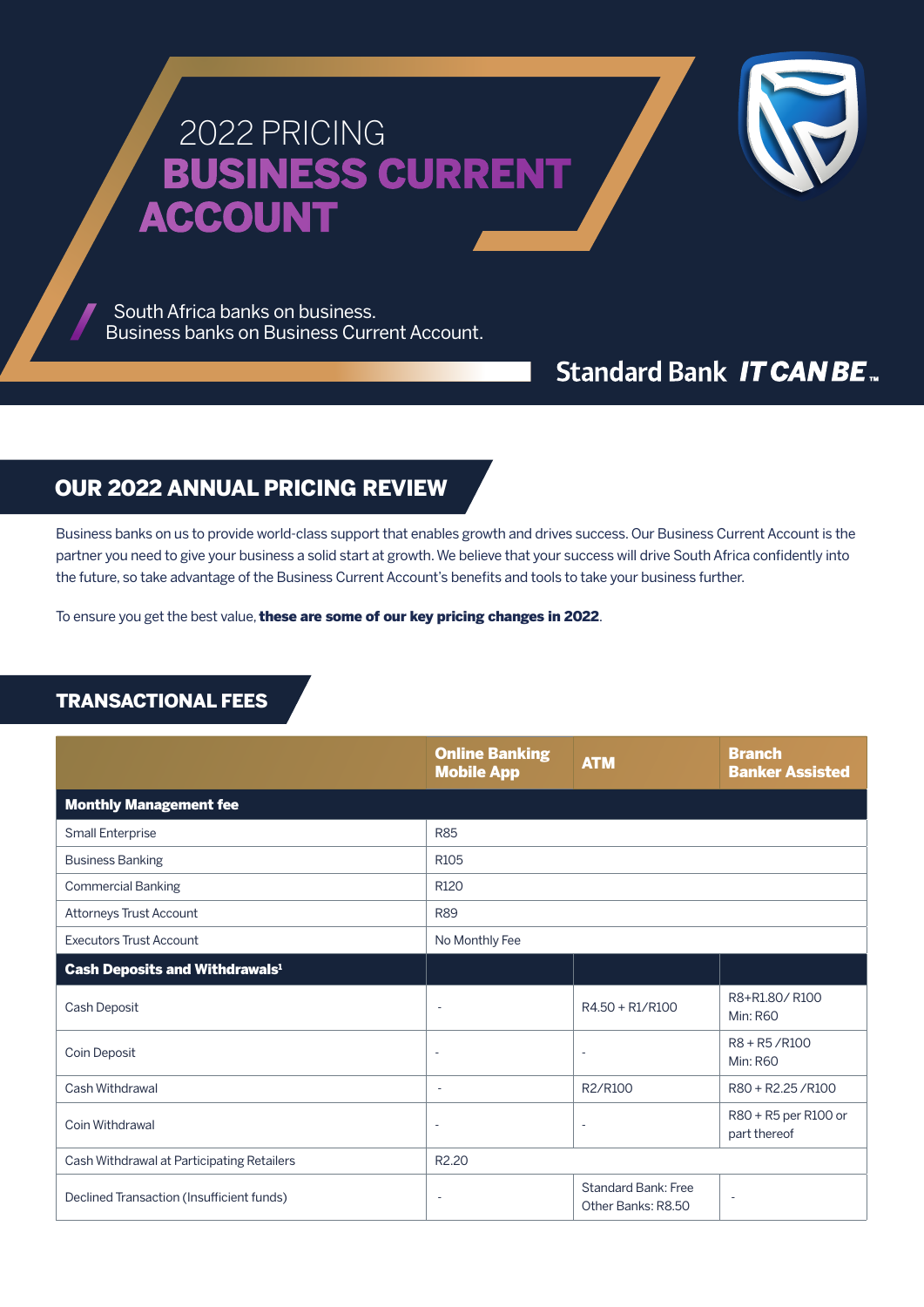|                                        | <b>Online Banking</b><br><b>Mobile App</b>                                       | <b>ATM</b>                                                                | <b>Branch</b><br><b>Banker Assisted</b> |
|----------------------------------------|----------------------------------------------------------------------------------|---------------------------------------------------------------------------|-----------------------------------------|
| <b>Payments</b>                        |                                                                                  |                                                                           |                                         |
| Inter-Account Transfer                 | Free                                                                             | Free                                                                      | <b>R96</b>                              |
| Account Payment                        | R7.50                                                                            | R7.50                                                                     | R96+0.1%<br>(Max: R5 500)               |
| Immediate Payment                      | <b>R35</b>                                                                       | $\overline{\phantom{a}}$                                                  | $R540 + 0.3%$<br>(Max: R10 500)         |
| <b>Instant Money</b>                   | Up to R500: R8.50<br>R501 to R1 000: R11<br>÷,<br>Above R1 000: R13              |                                                                           |                                         |
| Verify Account Details                 | <b>Standard Bank</b><br>Accounts: Free<br>Other Bank Accounts:<br>R <sub>2</sub> | <b>Standard Bank</b><br>Accounts: Free                                    | $\overline{\phantom{a}}$                |
| Schedule Payment (Setup/Change/Cancel) | Free                                                                             | Free                                                                      | <b>R25</b>                              |
| <b>Payment Notification</b>            |                                                                                  |                                                                           |                                         |
| MyUpdates - SMS notification           | R0.50 per SMS                                                                    |                                                                           |                                         |
| MyUpdates - Email notification         | Free                                                                             |                                                                           |                                         |
| Payment Confirmation - SMS             | R1.35 per SMS                                                                    |                                                                           |                                         |
| Payment Confirmation - Email           | R1.10 per email                                                                  |                                                                           |                                         |
| <b>Prepaid Purchases</b>               |                                                                                  |                                                                           |                                         |
| Prepaid Airtime/Data                   | R0.50                                                                            | <b>Standard Bank:</b><br>R0.50<br>Other Bank:<br>$R9 + R1.20$             | $\overline{\phantom{a}}$                |
| <b>Prepaid Electricity</b>             | R <sub>1.50</sub>                                                                | <b>Standard Bank:</b><br>R <sub>1.50</sub><br>Other Bank:<br>$R9 + R1.50$ | ÷,                                      |
| <b>Debit Orders</b>                    |                                                                                  |                                                                           |                                         |
| Internal Debit Order                   | R5.50                                                                            |                                                                           |                                         |
| <b>External Debit Order</b>            | <b>R19</b>                                                                       |                                                                           |                                         |
| Reverse Debit Order (Within 40 days)   | Free                                                                             |                                                                           |                                         |
| Reverse Debit Order (Over 40 days)     | R139                                                                             |                                                                           |                                         |
| Stop Debit Order                       | <b>R70</b>                                                                       |                                                                           |                                         |
| <b>Unpaid Debit Order</b>              | R120 for first 3 and R150 from 4th occurrence onwards until year end             |                                                                           |                                         |
| Debit Order Honouring fee              | R <sub>145</sub>                                                                 |                                                                           |                                         |
| <b>Card Fees</b>                       |                                                                                  |                                                                           |                                         |
| <b>Card Purchases</b>                  | R4.20                                                                            |                                                                           |                                         |
| Card Purchase with Cash withdrawal     | R6.40                                                                            |                                                                           |                                         |
| Debit card replacement (chip)          | R <sub>150</sub>                                                                 |                                                                           |                                         |
| Pin Reset                              |                                                                                  | Free                                                                      | <b>R11</b>                              |
| Stop lost or stolen card               | Free                                                                             |                                                                           |                                         |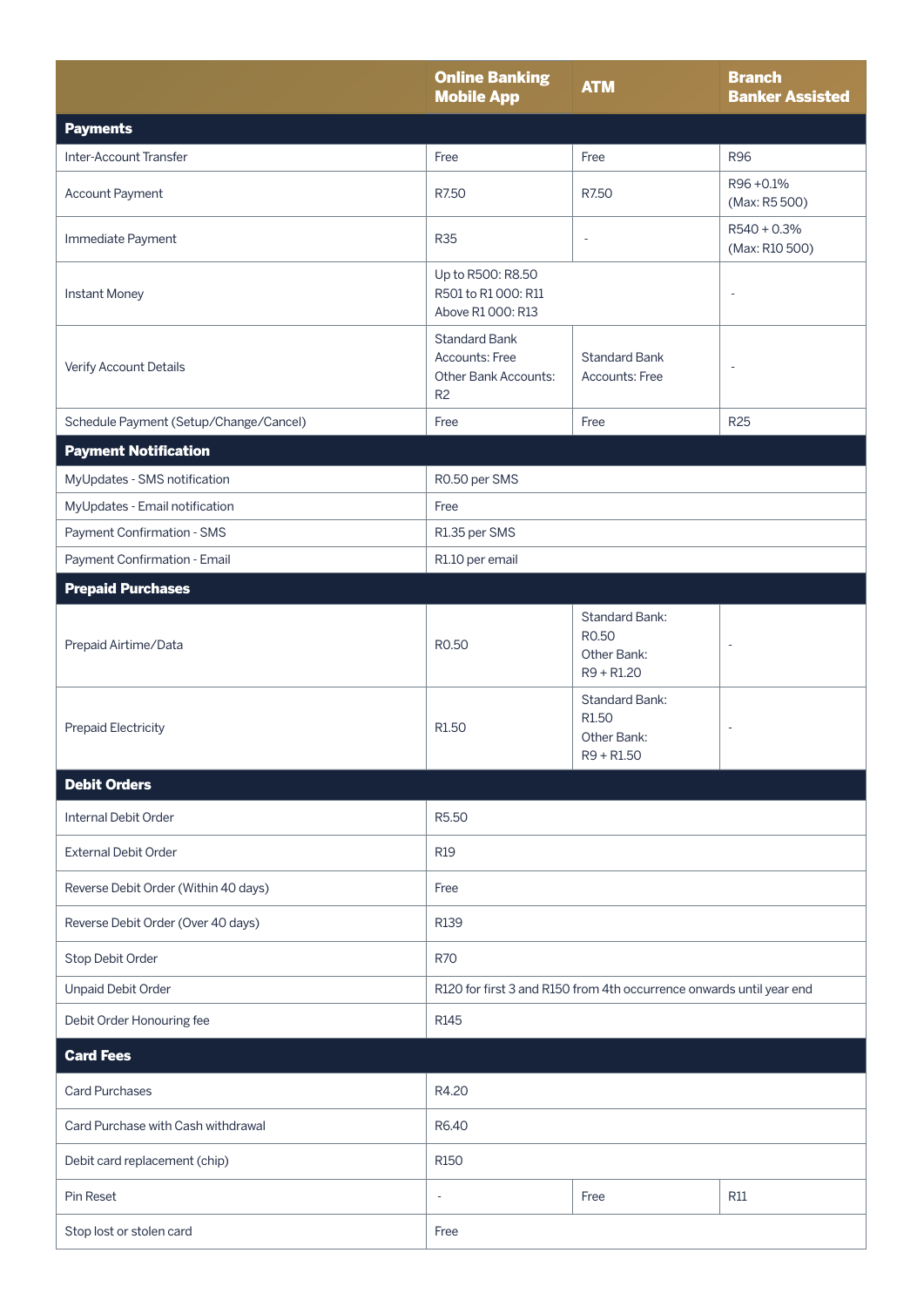|                                            |                   | <b>Online Banking</b><br><b>Mobile App</b>     | <b>ATM</b>                                                  | <b>Branch</b><br><b>Banker Assisted</b> |
|--------------------------------------------|-------------------|------------------------------------------------|-------------------------------------------------------------|-----------------------------------------|
| <b>Account Information</b>                 |                   |                                                |                                                             |                                         |
| <b>Balance Enquiries</b>                   |                   | Free                                           | <b>Print: R1.70</b><br>Display: Free<br>At other ATM: R9.50 | <b>R15</b>                              |
| Proof of Banking Details                   |                   | Free                                           | R <sub>5</sub>                                              | R20 (First free then<br>charge)         |
| <b>Email Statements</b>                    |                   | Free                                           |                                                             |                                         |
| 3 Month Stamped Statements                 |                   | Free                                           | R <sub>19.50</sub>                                          | R <sub>120</sub>                        |
| <b>Statements</b>                          |                   |                                                |                                                             |                                         |
| <b>Provisional Statements</b>              |                   | Free                                           | One free thereafter<br>R6.50                                | R40 per statement                       |
|                                            | 60-day statement  |                                                | <b>R13</b>                                                  | <b>R80</b>                              |
|                                            | 90-day statement  |                                                | R <sub>19.50</sub>                                          | R120                                    |
|                                            | 120-day statement |                                                | ÷                                                           | R <sub>160</sub>                        |
| Transaction history                        | 150-day statement | Free                                           | $\overline{\phantom{a}}$                                    | R200                                    |
|                                            | 180-day statement |                                                | <b>R39</b>                                                  | R240                                    |
|                                            | 210-day statement |                                                | $\overline{\phantom{a}}$                                    | R280                                    |
|                                            | 240-day statement |                                                | $\overline{\phantom{a}}$                                    | R320                                    |
|                                            | 360-day statement |                                                | $\overline{\phantom{a}}$                                    | R480                                    |
| <b>Other Fees</b>                          |                   |                                                |                                                             |                                         |
| UCount for Business Membership (per year)  |                   | R365 (for existing members)**                  |                                                             |                                         |
| UCount for Business Membership (per month) |                   | R30 (for new members as from 7 September 2021) |                                                             |                                         |
| Deposit book                               |                   | Duplicate: R39.63<br>Triplicate: R53.04        |                                                             |                                         |
| <b>International Banking4</b>              |                   |                                                |                                                             |                                         |
| Debit Card Purchase                        |                   | R4.20 + 2.75% of the transaction value         |                                                             |                                         |
| Cash Withdrawal (International ATM)        |                   | 2.75% of value + R3/R100 (Min: R70)            |                                                             |                                         |
| International Payment - Outgoing           |                   | 0.45%<br>Min: R165<br>Max: R650                |                                                             | 0.63%<br>Min: R210<br>Max: R898         |
| International Payment - Incoming           |                   | 0.429%<br>Min: R153<br>Max: R555               | ÷,                                                          | 0.554%<br>Min: R185<br>Max: R791        |

\*\*Existing Members can switch their annual membership fee to a monthly fee of R30. Terms and conditions apply.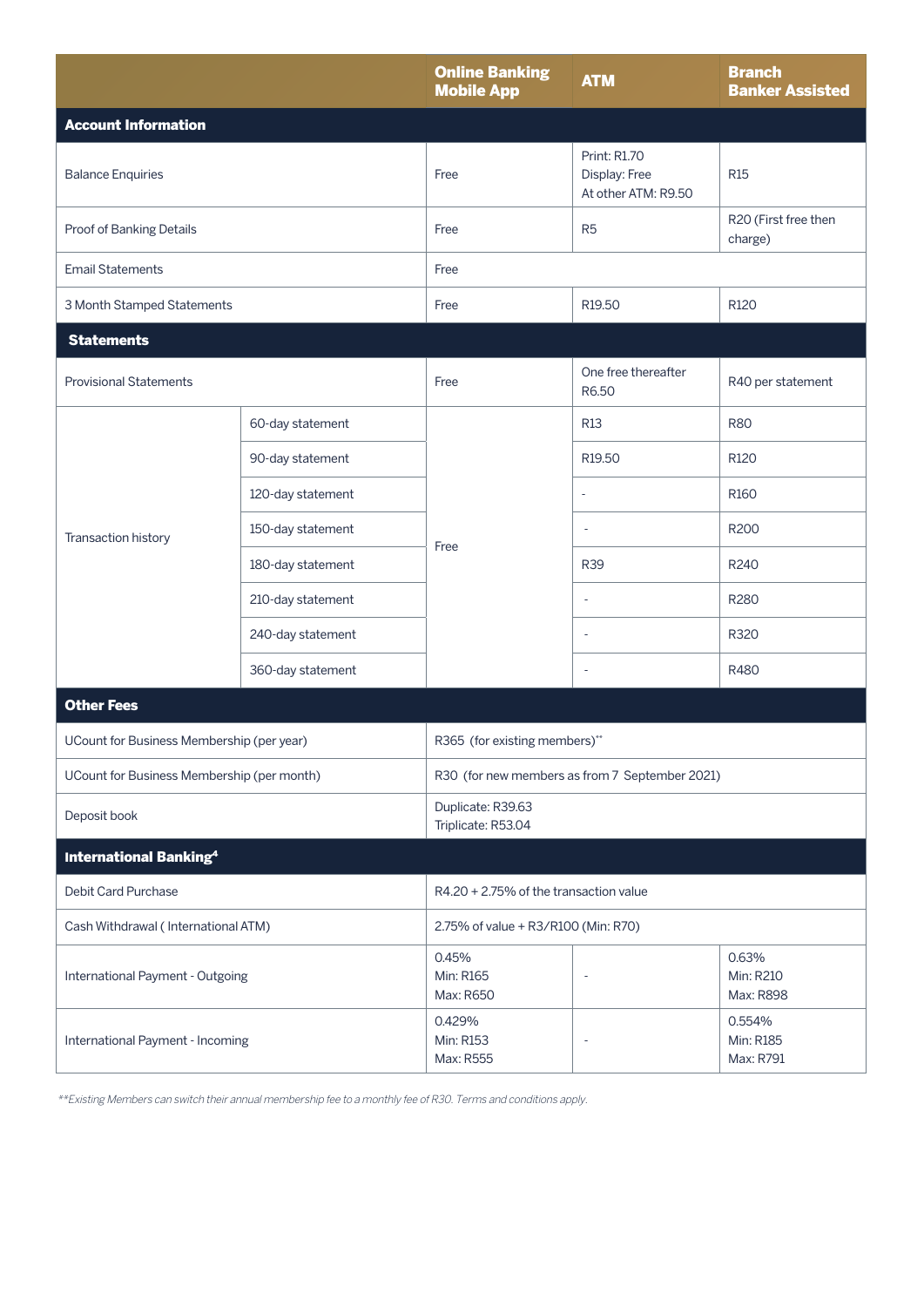|                                                                                                                                               | <b>Online Banking</b><br><b>Mobile App</b>                                                                                                 | <b>ATM</b> | <b>Branch</b><br><b>Banker Assisted</b> |
|-----------------------------------------------------------------------------------------------------------------------------------------------|--------------------------------------------------------------------------------------------------------------------------------------------|------------|-----------------------------------------|
| <b>Business Lending</b>                                                                                                                       |                                                                                                                                            |            |                                         |
| Overdraft<br>- Initiation Fee<br>- Monthly Fee (Natural Entity)<br>- Monthly Fee (Juristic Entity)                                            | 1.26% of facility. Minimums apply.<br>R <sub>69</sub><br>0.021% of facility (Min: R76 Max: R221)                                           |            |                                         |
| Term Loans<br>- Initiation Fee<br>- Monthly Fee (Natural Entity)<br>- Monthly Fee (Juristic Entity)                                           | 1.51% of facility. Minimums apply.<br><b>R69</b><br>0.021% of facility (Min: R76 Max: R221)                                                |            |                                         |
| Revolving Loans (Incl Agricultural production loans)<br>- Initiation Fee<br>- Monthly Fee (Natural Entity)<br>- Monthly Fee (Juristic Entity) | 1.26% of facility. Minimums apply.<br><b>R69</b><br>0.021% of facility (Min: R76 Max: R221)                                                |            |                                         |
| Other fees<br>- Unutilised facility fee<br>- Lending Review fee<br>- Review extension fee                                                     | 1.26% of unutilised portion of limit if utilisation is less than 80%.<br>1.01% of facility<br>0.2% of facility monthly R350 Minimums apply |            |                                         |

#### Note:

1. Terms and conditions will apply to all business transactional account and excludes Business Online Fees.

2. The Business Current Account fees will apply to all business transactional accounts unless specified.

3. Additional fees apply for Bulk Coin Deposits and Coin Withdrawals.

4. Visit www.standardbank.co.za for more information on our Forex Solutions and any of our other products.

\*Fees effective from 1 January 2022 (including VAT).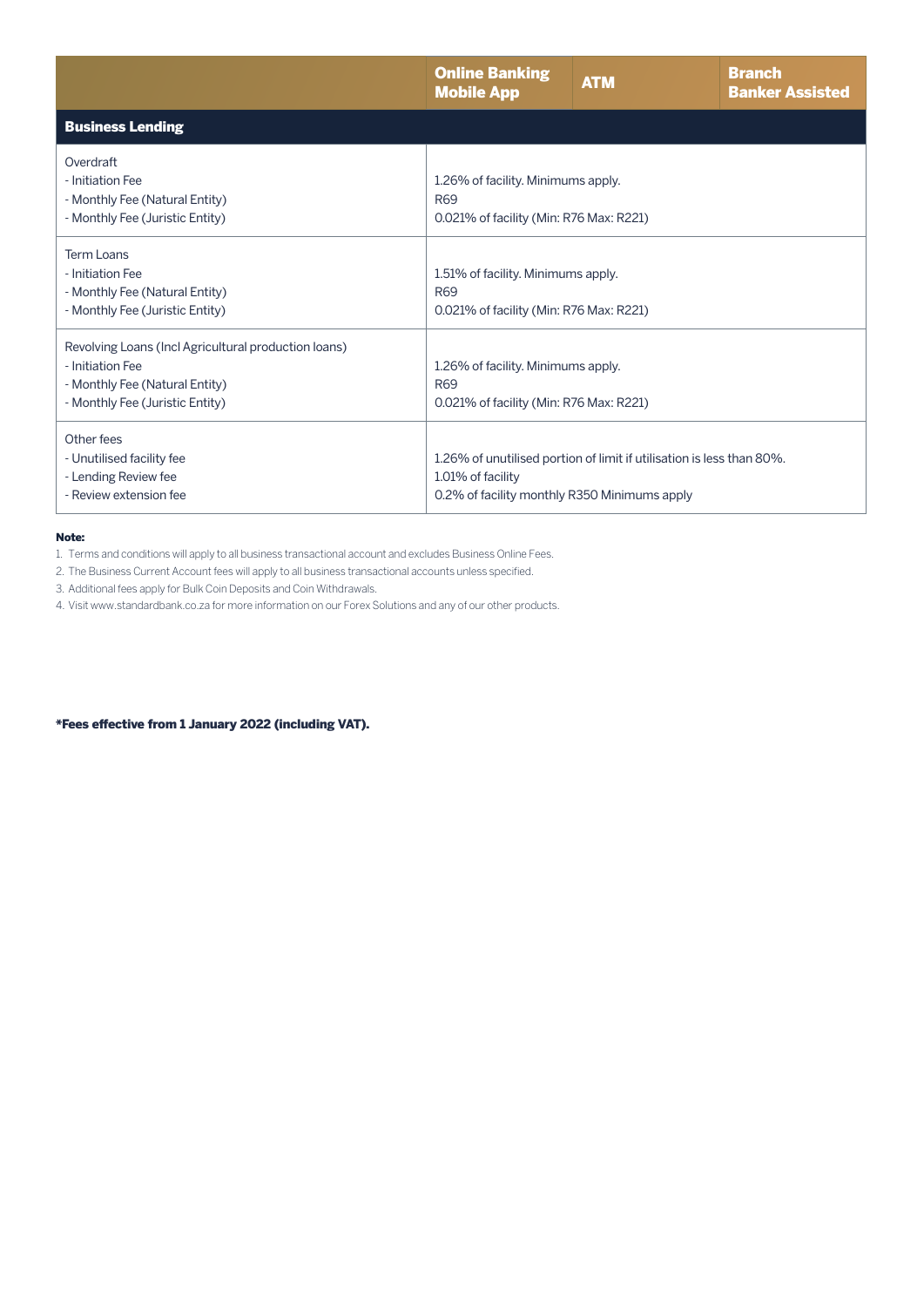#### CASH FLOW MANAGEMENT SOLUTIONS



- Innovative revenue and payment solutions
- Improve reconciliation
- Audit trails for greater
- 

#### 0860 109 075